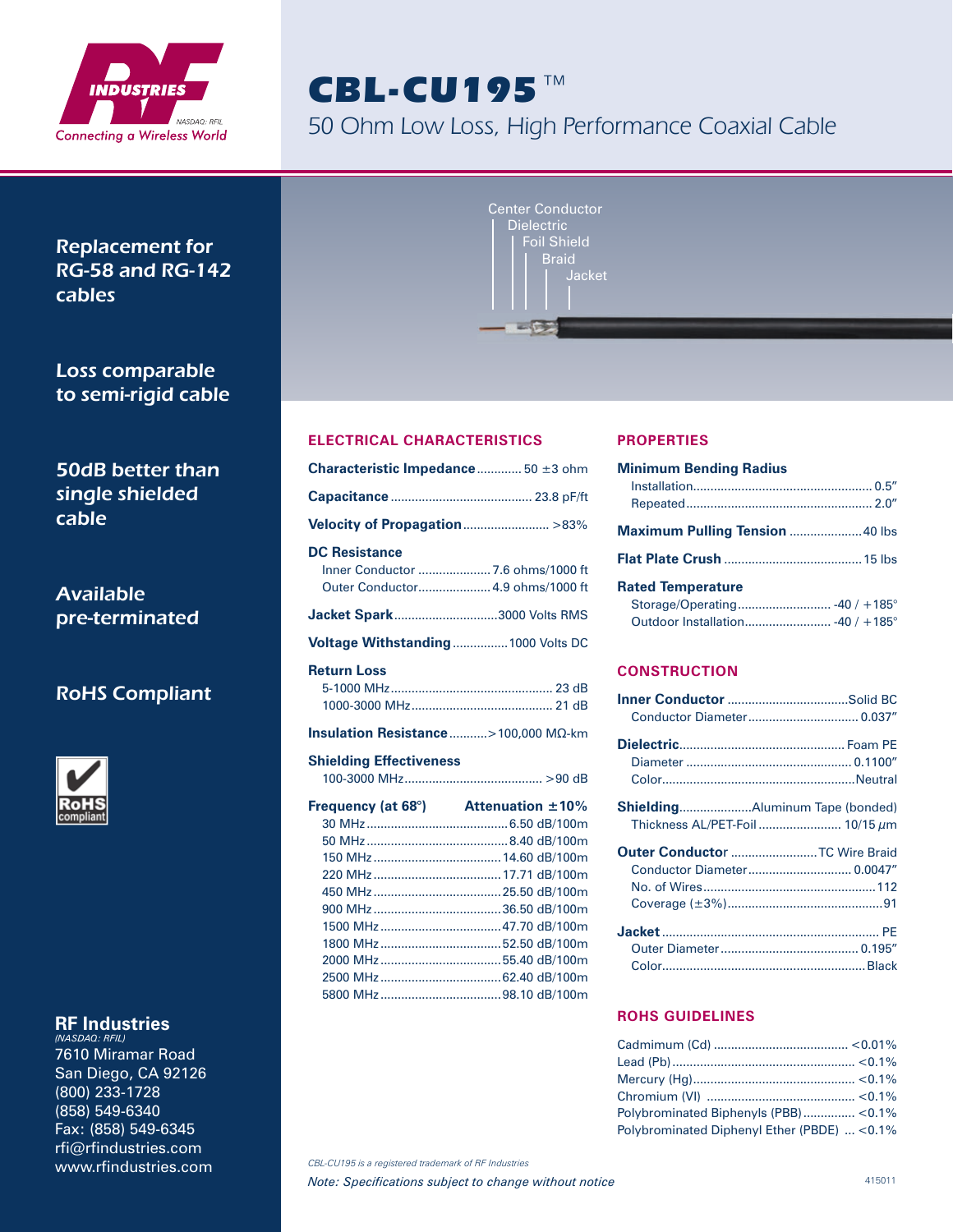(NOTE: IMAGES SHOWN AT 65% ACTUAL SIZE)



| <b>DESCRIPTION</b>                                       | <b>BODY</b> | P/C | <b>DIE</b> | PART#               | FIG            |  |  |
|----------------------------------------------------------|-------------|-----|------------|---------------------|----------------|--|--|
| <b>BNC</b>                                               |             |     |            |                     |                |  |  |
| <b>BNC Male Solder Clamp</b>                             | N           | G   | D          | RFB-1100-2          | 1              |  |  |
| <b>BNC Male Solder Clamp</b>                             | S           | G   | T          | <b>RFB-1100-2ST</b> | 1              |  |  |
| <b>BNC Male Solderless Plug</b>                          | N           | S   | T          | <b>RFB-1102-T</b>   | 1              |  |  |
| <b>BNC Male Twist-On Plug</b>                            | N           | S   | D          | <b>RFB-1104</b>     | 2              |  |  |
| <b>BNC Male Crimp Plug</b>                               | N           | G   | D          | RFB-1106-2          | 3              |  |  |
| <b>BNC Male Crimp Plug</b>                               | S           | G   | Т          | <b>RFB-1106-2ST</b> | 3              |  |  |
| <b>BNC Male Crimp Plug</b>                               | N           | G   | T          | RFB-1106-2T         | 3              |  |  |
| BNC Male Q/D Crimp Plug                                  | N           | G   | D          | RFB-1106-9          | 4              |  |  |
| <b>BNC Male Crimp Plug W/ BeCu Contact</b>               | N           | G   | D          | RFB-1106-C-03       | 3              |  |  |
| <b>BNC Male Right Angle Crimp Plug</b>                   | N           | G   | T          | RFB-1110-1          | 5              |  |  |
| <b>BNC Male Right Angle Clamp Plug</b>                   | S           | G   | Τ          | RFB-1110-C-04       | $6\phantom{1}$ |  |  |
| <b>BNC Male Right Angle Clamp</b>                        | s           | S   | T          | <b>RFB-1110-S</b>   | 7              |  |  |
| <b>BNC Female Crimp Bulkhead Jack</b>                    | N           | G   | D          | <b>RFB-1117</b>     | 8              |  |  |
| <b>BNC Female Twist-On Jack</b>                          | N           | S   | D          | <b>RFB-1121</b>     | 9              |  |  |
| <b>BNC Female Crimp Jack</b>                             | N           | G   | T          | RFB-1123-1          | 10             |  |  |
| <b>BNC Female Crimp Jack</b>                             | SS          | G   | Τ          | RFB-1123-1-SS       | 10             |  |  |
| <b>BNC Wall Plate Flush Mount Crimp Jack</b>             | N           | G   | D          | <b>RFB-1160</b>     | 11             |  |  |
| <b>7/16 DIN</b>                                          |             |     |            |                     |                |  |  |
| 7/16 DIN Male Crimp Plug Combo Straight or Right Angle   | S           | S   | Τ          | RFD-1605-2-C        | 12             |  |  |
| 7/16 DIN Female Crimp Jack Combo Straight or Right Angle | S           | S   | T          | RFD-1630-2-C        | 13             |  |  |
| <b>FME</b>                                               |             |     |            |                     |                |  |  |
| <b>FME Male Crimp Plug</b>                               | N           | G   | Т          | <b>RFE-6000-C</b>   | 14             |  |  |
| <b>FME Female Crimp Jack</b>                             | N           | G   | T          | <b>RFE-6050-C</b>   | 15             |  |  |
| <b>MCX</b>                                               |             |     |            |                     |                |  |  |
| <b>MCX Male Straight Crimp Plug</b>                      | G           | G   | Τ          | RMX-8000-1C         | 16             |  |  |
| <b>MCX Male Right Angle Crimp Plug</b>                   | G           | G   | Т          | RMX-8010-1C         | 17             |  |  |
| <b>N-TYPE</b>                                            |             |     |            |                     |                |  |  |
| N Male Solder Clamp Plug; UG-536 B/U                     | N           | G   | T          | <b>RFN-1000-N</b>   | 18             |  |  |
| N Male Solder Clamp Plug; UG-536 A/U                     | S           | G   | Τ          | <b>RFN-1000-1S</b>  | 19             |  |  |
| N Male Solder Plug                                       | S           | G   | Т          | <b>RFN-1001-S</b>   | 20             |  |  |
| N Male Crimp Plug                                        | N           | G   | Τ          | <b>RFN-1005-2N</b>  | 21             |  |  |
| N Male Crimp Plug                                        | S           | G   | Τ          | RFN-1005-3C         | 21             |  |  |
| N Male Crimp Plug (Quick Disconnect)                     | S           | G   | Τ          | RFN-1005-5          | 22             |  |  |
| N Male Right Angle Crimp Plug                            | S           | G   | Τ          | <b>RFN-1009-C</b>   | 23             |  |  |
| N Male Right Angle Crimp Plug, Square Body               | S           | G   | Τ          | RFN-1009-C-03       | 24             |  |  |
| N Female Chassis, 4-Hole Flange, Solder Clamp            | S           | G   | Τ          | RFN-1021-6          | 25             |  |  |
| N Female Crimp Blkhd, Rear Mount w/ 0-Ring               | N           | G   | Τ          | RFN-1022-8-C        | 26             |  |  |
| N Female Cable Clamp Jack; UG-536B/U                     | S           | G   | Τ          | RFN-1025-1          | 27             |  |  |
| N Female Crimp Cable Jack                                | S           | G   | Τ          | RFN-1027            | 28             |  |  |
| N Female Crimp Cable Jack                                | N           | G   | Τ          | <b>RFN-1027-N</b>   | 28             |  |  |



RF Industries (NASDAQ: RFIL) (800) 233-1728 (858) 549-6340 Fax (858) 549-6345 rfi@rfindustries.com www.rfindustries.com PLATING: G=Gold, N=Nickel, S=Silver, SS=Stainless Steel, WB=White Bronze DIELECTRIC: B, DAP=Bakelite, D=Delrin, T=PTFE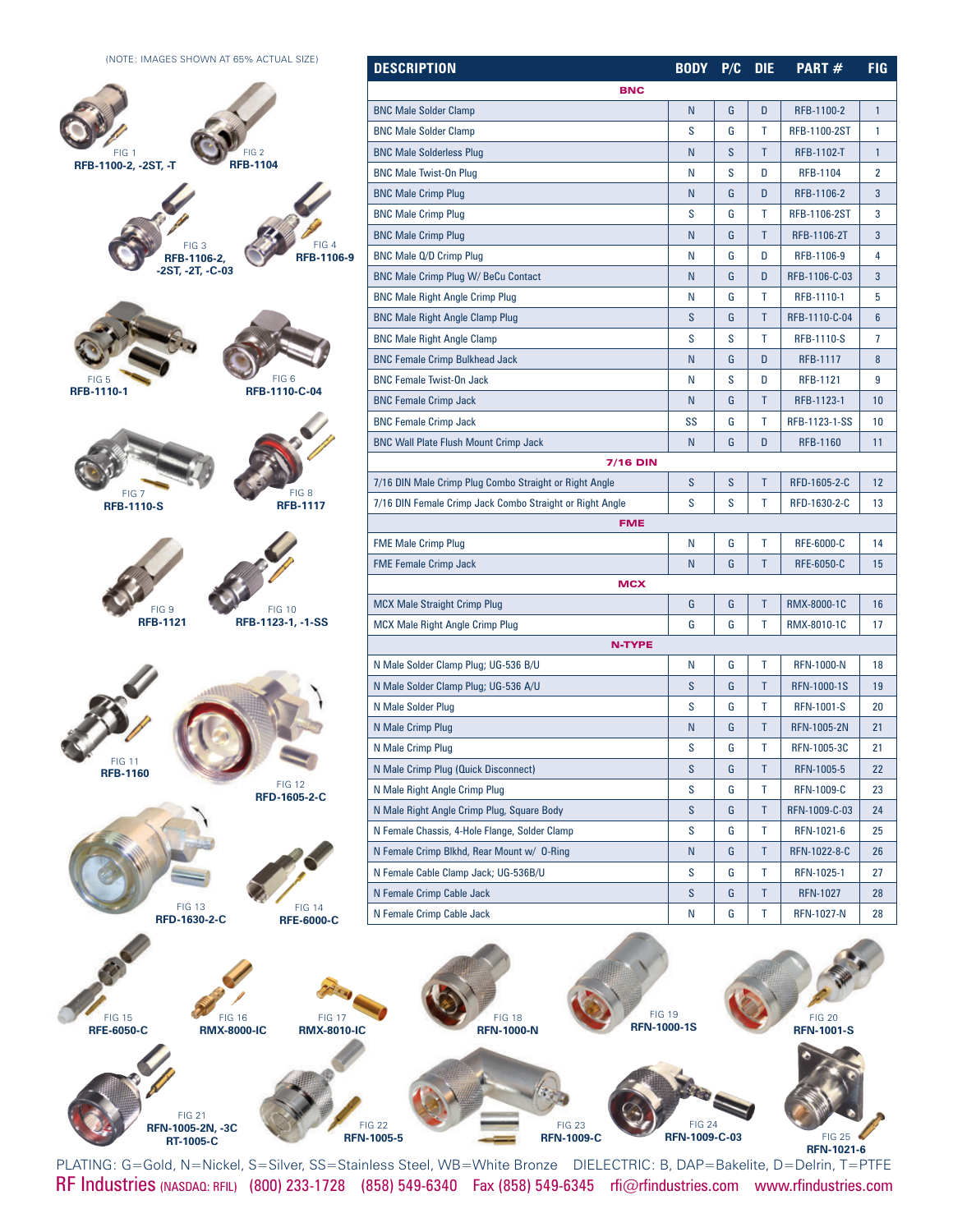(NOTE: IMAGES SHOWN AT 65% ACTUAL SIZE)



FIG 48 **RFU-600**  $\mathbf{p}$ 

| <b>SPECIAL APPLICATIONS</b><br>N<br>G<br>Т<br><b>RFS-2006</b><br>29<br>T<br>N<br>G<br><b>RFS-2022</b><br>30<br>G<br>Τ<br>N<br><b>RFS-2023</b><br>31<br>T<br>N<br>G<br><b>RFS-2115</b><br>32<br><b>TNC</b><br>S<br>T<br>N<br><b>RFT-1200</b><br>33<br>N<br>G<br>D<br>34<br>RFT-1202-2<br>C<br>G<br>D<br><b>RFT-1202-2B</b><br>35<br>N<br>G<br>Т<br>RFT-1202-2T<br>34<br>G<br>D<br>N<br>RFT-1202-5<br>36<br>S<br>N<br>D<br><b>RFT-1204</b><br>37<br>S<br>D<br>N<br><b>RFT-1206</b><br>38<br>N<br>G<br>D<br><b>RFT-1212</b><br>39<br>N<br>G<br>D<br>RFT-1216-1<br>40<br>N<br>G<br>T<br>41<br>RFT-1218<br><b>UHF</b><br>Ν<br>s<br><b>RFU-500</b><br>Dap<br>42<br>S<br>N<br><b>RFU-500-C</b><br>42<br>Dap<br>S<br>S<br>T<br><b>RFU-501</b><br>42<br>S<br>S<br>T<br><b>RFU-501-C</b><br>42<br>S<br>Ν<br>Dap<br><b>RFU-504</b><br>43<br>N<br>S<br>Dap<br><b>RFU-505</b><br>44<br>S<br>T<br>S<br><b>RFU-505-ST</b><br>44<br>S<br>T<br>N<br><b>RFU-520</b><br>45<br>S<br>D<br>N<br><b>RFU-527</b><br>46<br>S<br>T<br>N<br><b>RFU-527-T</b><br>46<br>N<br><b>RFU-530</b><br>47<br>S<br><b>RFU-530-S</b><br>47<br><b>MINI-UHF</b><br>N<br>S<br>T<br><b>RFU-600</b><br>48<br>N<br>s<br>D<br><b>RFU-600-1</b><br>49<br>C<br>G<br>D<br><b>RFU-600-2</b><br>50<br>N<br>G<br>D<br>51<br>RFU-600-5<br>N<br>S<br>D<br><b>RFU-600-6</b><br>52<br>G<br>Т<br><b>RFU-600-10C</b><br>N<br>53<br>N<br>G<br>D<br><b>RFU-601-1</b><br>54 | DESCRIPTION                                                      | <b>BODY</b> | P/C | <b>DIE</b> | PART# | <b>FIG</b> |  |
|----------------------------------------------------------------------------------------------------------------------------------------------------------------------------------------------------------------------------------------------------------------------------------------------------------------------------------------------------------------------------------------------------------------------------------------------------------------------------------------------------------------------------------------------------------------------------------------------------------------------------------------------------------------------------------------------------------------------------------------------------------------------------------------------------------------------------------------------------------------------------------------------------------------------------------------------------------------------------------------------------------------------------------------------------------------------------------------------------------------------------------------------------------------------------------------------------------------------------------------------------------------------------------------------------------------------------------------------------------------------------------------------------------------|------------------------------------------------------------------|-------------|-----|------------|-------|------------|--|
|                                                                                                                                                                                                                                                                                                                                                                                                                                                                                                                                                                                                                                                                                                                                                                                                                                                                                                                                                                                                                                                                                                                                                                                                                                                                                                                                                                                                                |                                                                  |             |     |            |       |            |  |
|                                                                                                                                                                                                                                                                                                                                                                                                                                                                                                                                                                                                                                                                                                                                                                                                                                                                                                                                                                                                                                                                                                                                                                                                                                                                                                                                                                                                                | <b>SMA Male Right Angle Crimp with Modified Shell</b>            |             |     |            |       |            |  |
|                                                                                                                                                                                                                                                                                                                                                                                                                                                                                                                                                                                                                                                                                                                                                                                                                                                                                                                                                                                                                                                                                                                                                                                                                                                                                                                                                                                                                | <b>BNC Male Crimp Quick-Disconnect</b>                           |             |     |            |       |            |  |
|                                                                                                                                                                                                                                                                                                                                                                                                                                                                                                                                                                                                                                                                                                                                                                                                                                                                                                                                                                                                                                                                                                                                                                                                                                                                                                                                                                                                                | <b>BNC Female Crimp Quick-Disconnect</b>                         |             |     |            |       |            |  |
|                                                                                                                                                                                                                                                                                                                                                                                                                                                                                                                                                                                                                                                                                                                                                                                                                                                                                                                                                                                                                                                                                                                                                                                                                                                                                                                                                                                                                | <b>SMA Male Crimp with Modified Shell</b>                        |             |     |            |       |            |  |
|                                                                                                                                                                                                                                                                                                                                                                                                                                                                                                                                                                                                                                                                                                                                                                                                                                                                                                                                                                                                                                                                                                                                                                                                                                                                                                                                                                                                                |                                                                  |             |     |            |       |            |  |
|                                                                                                                                                                                                                                                                                                                                                                                                                                                                                                                                                                                                                                                                                                                                                                                                                                                                                                                                                                                                                                                                                                                                                                                                                                                                                                                                                                                                                | TNC Male Clamp Solder Plug; MS39012/26-0101                      |             |     |            |       |            |  |
|                                                                                                                                                                                                                                                                                                                                                                                                                                                                                                                                                                                                                                                                                                                                                                                                                                                                                                                                                                                                                                                                                                                                                                                                                                                                                                                                                                                                                | TNC Male Crimp Plug (Captive Pin); MS39012/26-0011               |             |     |            |       |            |  |
|                                                                                                                                                                                                                                                                                                                                                                                                                                                                                                                                                                                                                                                                                                                                                                                                                                                                                                                                                                                                                                                                                                                                                                                                                                                                                                                                                                                                                | TNC Male Crimp Plug (Black Body); MS39012/26-001                 |             |     |            |       |            |  |
|                                                                                                                                                                                                                                                                                                                                                                                                                                                                                                                                                                                                                                                                                                                                                                                                                                                                                                                                                                                                                                                                                                                                                                                                                                                                                                                                                                                                                | TNC Male Crimp Plug (Captive Pin); MS39012/26-0011               |             |     |            |       |            |  |
|                                                                                                                                                                                                                                                                                                                                                                                                                                                                                                                                                                                                                                                                                                                                                                                                                                                                                                                                                                                                                                                                                                                                                                                                                                                                                                                                                                                                                | <b>TNC Male Crimp Plug; (Quick Disconnect)</b>                   |             |     |            |       |            |  |
|                                                                                                                                                                                                                                                                                                                                                                                                                                                                                                                                                                                                                                                                                                                                                                                                                                                                                                                                                                                                                                                                                                                                                                                                                                                                                                                                                                                                                | <b>TNC Male Solderless Plug</b>                                  |             |     |            |       |            |  |
|                                                                                                                                                                                                                                                                                                                                                                                                                                                                                                                                                                                                                                                                                                                                                                                                                                                                                                                                                                                                                                                                                                                                                                                                                                                                                                                                                                                                                | TNC Male Twist on Plug; AMP 2221983-7                            |             |     |            |       |            |  |
|                                                                                                                                                                                                                                                                                                                                                                                                                                                                                                                                                                                                                                                                                                                                                                                                                                                                                                                                                                                                                                                                                                                                                                                                                                                                                                                                                                                                                | TNC Female Crimp Bulkhead Jack; MS39012/23329/4-14               |             |     |            |       |            |  |
|                                                                                                                                                                                                                                                                                                                                                                                                                                                                                                                                                                                                                                                                                                                                                                                                                                                                                                                                                                                                                                                                                                                                                                                                                                                                                                                                                                                                                | TNC Female Crimp Cable Jack; MS39012/27-0504                     |             |     |            |       |            |  |
|                                                                                                                                                                                                                                                                                                                                                                                                                                                                                                                                                                                                                                                                                                                                                                                                                                                                                                                                                                                                                                                                                                                                                                                                                                                                                                                                                                                                                | TNC Male Right Angle Crimp Plug; MS39012/30-0504                 |             |     |            |       |            |  |
|                                                                                                                                                                                                                                                                                                                                                                                                                                                                                                                                                                                                                                                                                                                                                                                                                                                                                                                                                                                                                                                                                                                                                                                                                                                                                                                                                                                                                |                                                                  |             |     |            |       |            |  |
|                                                                                                                                                                                                                                                                                                                                                                                                                                                                                                                                                                                                                                                                                                                                                                                                                                                                                                                                                                                                                                                                                                                                                                                                                                                                                                                                                                                                                | UHF Male Solder Plug; PL-259; Use with RFU-530 Reducer           |             |     |            |       |            |  |
|                                                                                                                                                                                                                                                                                                                                                                                                                                                                                                                                                                                                                                                                                                                                                                                                                                                                                                                                                                                                                                                                                                                                                                                                                                                                                                                                                                                                                | UHF Male Solder Plug; Includes Reducer RFU-530                   |             |     |            |       |            |  |
|                                                                                                                                                                                                                                                                                                                                                                                                                                                                                                                                                                                                                                                                                                                                                                                                                                                                                                                                                                                                                                                                                                                                                                                                                                                                                                                                                                                                                | UHF Male Solder Plug; PL-259; Use with RFU-530-S Reducer         |             |     |            |       |            |  |
|                                                                                                                                                                                                                                                                                                                                                                                                                                                                                                                                                                                                                                                                                                                                                                                                                                                                                                                                                                                                                                                                                                                                                                                                                                                                                                                                                                                                                | UHF Male Solder Plug; Includes Reducer RFU-530-S                 |             |     |            |       |            |  |
|                                                                                                                                                                                                                                                                                                                                                                                                                                                                                                                                                                                                                                                                                                                                                                                                                                                                                                                                                                                                                                                                                                                                                                                                                                                                                                                                                                                                                | UHF Male Push on Ferrule (No Installation Tools); PL-259         |             |     |            |       |            |  |
|                                                                                                                                                                                                                                                                                                                                                                                                                                                                                                                                                                                                                                                                                                                                                                                                                                                                                                                                                                                                                                                                                                                                                                                                                                                                                                                                                                                                                | <b>UHF Male Crimp Plug</b>                                       |             |     |            |       |            |  |
|                                                                                                                                                                                                                                                                                                                                                                                                                                                                                                                                                                                                                                                                                                                                                                                                                                                                                                                                                                                                                                                                                                                                                                                                                                                                                                                                                                                                                | <b>UHF Male Crimp Plug</b>                                       |             |     |            |       |            |  |
|                                                                                                                                                                                                                                                                                                                                                                                                                                                                                                                                                                                                                                                                                                                                                                                                                                                                                                                                                                                                                                                                                                                                                                                                                                                                                                                                                                                                                | <b>UHF Female Cable Clamp Jack</b>                               |             |     |            |       |            |  |
|                                                                                                                                                                                                                                                                                                                                                                                                                                                                                                                                                                                                                                                                                                                                                                                                                                                                                                                                                                                                                                                                                                                                                                                                                                                                                                                                                                                                                | UHF Female Crimp                                                 |             |     |            |       |            |  |
|                                                                                                                                                                                                                                                                                                                                                                                                                                                                                                                                                                                                                                                                                                                                                                                                                                                                                                                                                                                                                                                                                                                                                                                                                                                                                                                                                                                                                | <b>UHF Female Crimp Jack</b>                                     |             |     |            |       |            |  |
|                                                                                                                                                                                                                                                                                                                                                                                                                                                                                                                                                                                                                                                                                                                                                                                                                                                                                                                                                                                                                                                                                                                                                                                                                                                                                                                                                                                                                | Reducer, use with RFU-500                                        |             |     |            |       |            |  |
|                                                                                                                                                                                                                                                                                                                                                                                                                                                                                                                                                                                                                                                                                                                                                                                                                                                                                                                                                                                                                                                                                                                                                                                                                                                                                                                                                                                                                | Reducer, use with RFU-501                                        |             |     |            |       |            |  |
|                                                                                                                                                                                                                                                                                                                                                                                                                                                                                                                                                                                                                                                                                                                                                                                                                                                                                                                                                                                                                                                                                                                                                                                                                                                                                                                                                                                                                |                                                                  |             |     |            |       |            |  |
|                                                                                                                                                                                                                                                                                                                                                                                                                                                                                                                                                                                                                                                                                                                                                                                                                                                                                                                                                                                                                                                                                                                                                                                                                                                                                                                                                                                                                | Mini-UHF Push-on Ferrule Plug (No Installation Tools Needed)     |             |     |            |       |            |  |
|                                                                                                                                                                                                                                                                                                                                                                                                                                                                                                                                                                                                                                                                                                                                                                                                                                                                                                                                                                                                                                                                                                                                                                                                                                                                                                                                                                                                                | Mini-UHF Male Crimp Plug; (AMP Drawn Metal Type)                 |             |     |            |       |            |  |
|                                                                                                                                                                                                                                                                                                                                                                                                                                                                                                                                                                                                                                                                                                                                                                                                                                                                                                                                                                                                                                                                                                                                                                                                                                                                                                                                                                                                                | Mini-UHF Male Crimp Plug, Short, Black Chrome; Onaglass Antennas |             |     |            |       |            |  |
|                                                                                                                                                                                                                                                                                                                                                                                                                                                                                                                                                                                                                                                                                                                                                                                                                                                                                                                                                                                                                                                                                                                                                                                                                                                                                                                                                                                                                | Mini-UHF Male Crimp Plug (Quick Disconnect)                      |             |     |            |       |            |  |
|                                                                                                                                                                                                                                                                                                                                                                                                                                                                                                                                                                                                                                                                                                                                                                                                                                                                                                                                                                                                                                                                                                                                                                                                                                                                                                                                                                                                                | Mini-UHF Male Crimp Plug; AMP 2266-001, Amphenol 81-115          |             |     |            |       |            |  |
|                                                                                                                                                                                                                                                                                                                                                                                                                                                                                                                                                                                                                                                                                                                                                                                                                                                                                                                                                                                                                                                                                                                                                                                                                                                                                                                                                                                                                | Mini-UHF Male R/A Crimp Plug                                     |             |     |            |       |            |  |
|                                                                                                                                                                                                                                                                                                                                                                                                                                                                                                                                                                                                                                                                                                                                                                                                                                                                                                                                                                                                                                                                                                                                                                                                                                                                                                                                                                                                                | Mini-UHF Female Crimp Jack                                       |             |     |            |       |            |  |













RF Industries (NASDAQ: RFIL) (800) 233-1728 (858) 549-6340 Fax (858) 549-6345 rfi@rfindustries.com www.rfindustries.com PLATING: G=Gold, N=Nickel, S=Silver, SS=Stainless Steel, WB=White Bronze DIELECTRIC: B, DAP=Bakelite, D=Delrin, T=PTFE